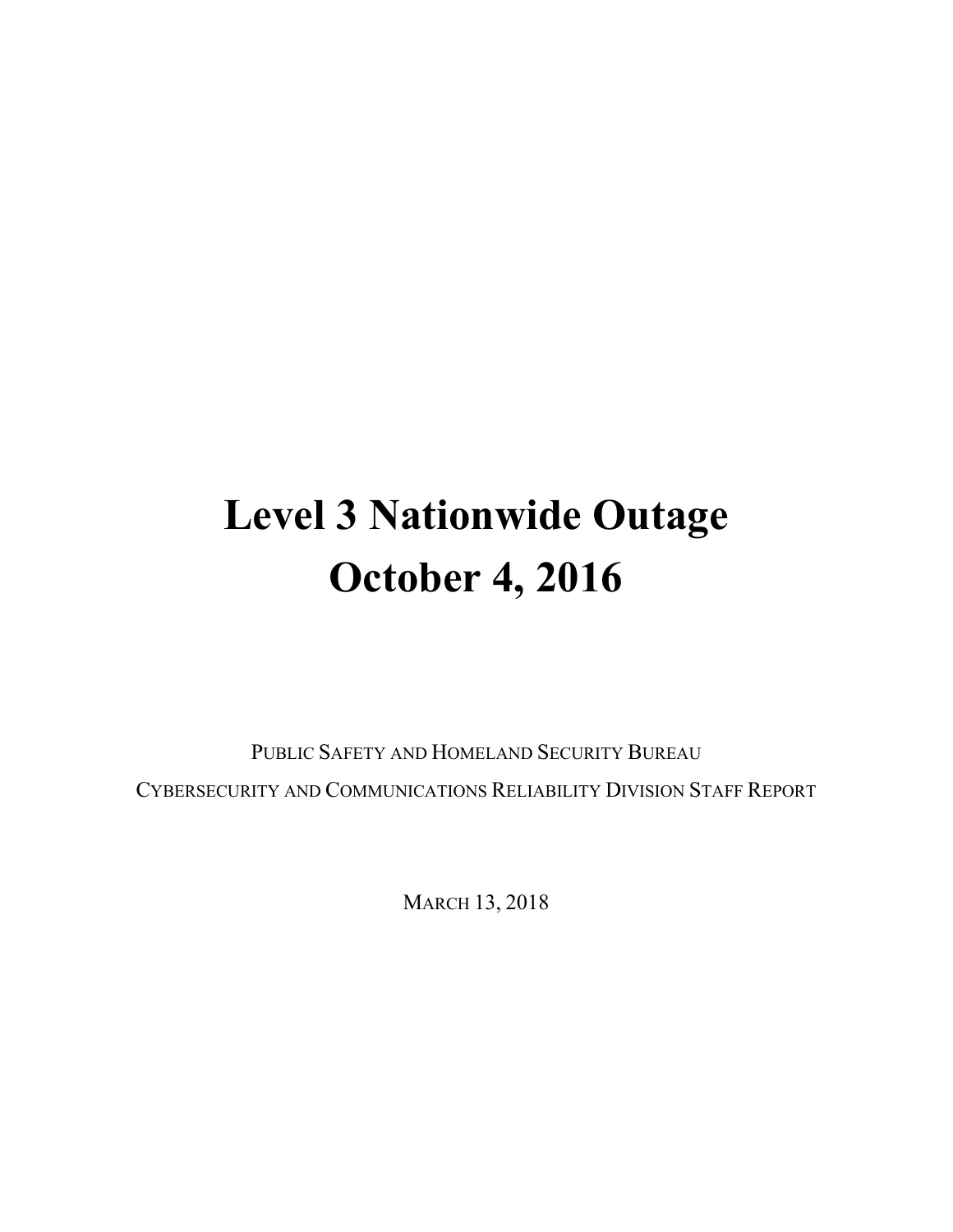### **1. EXECUTIVE SUMMARY**

On October 4, 2016, Level 3 Communications (Level 3) experienced a major outage within its network.<sup>1</sup> This outage, the largest reported in the Federal Communications Commission's (FCC or Commission) Network Outage Reporting System (NORS), had a nationwide impact.<sup>2</sup> Approximately 111 million calls were blocked because of the outage, over 109 million of which were on Level 3's interconnected Voice over Internet Protocol (VoIP) networks. Calls to 911 from 15 telephone numbers were blocked, and 117 public safety answering points (PSAPs) nationwide were unable to receive location information for callers. The outage, which lasted for nearly an hour and a half, revealed underlying issues in Level 3's network management practices. The Public Safety and Homeland Security Bureau (PSHSB or Bureau) launched an investigation into the causes, effects and implications of this outage.

As described in greater detail below, the outage occurred when, as part of Level 3's anti-fraud operations, a technician created an improper entry in Level 3's network management software by leaving a number field blank that would normally contain a target telephone number. The network management software interpreted the blank field as an instruction to block all calls, and accordingly blocked all calls across Level 3's network, rather than blocking only those calls from numbers associated with potentially malicious activity. Within four minutes of the beginning of the outage, Level 3's network began sending traffic management alerts indicating a network issue. Once Level 3 and its vendor discovered and addressed this issue, the outage ended. Level 3 has since taken corrective actions that the Bureau assesses should help prevent such outages from occurring in the future.

## **2. ROOT CAUSE**

The Level 3 outage began at 10:06 AM Eastern Daylight Time (EDT) on October 4, 2016. PSHSB's Cybersecurity and Communications Reliability Division (CCR) received NORS reports from 13 different companies regarding this event. CCR staff subsequently spoke with Level 3 and with carriers that experienced significant impact on their networks.

As part of its regular network maintenance practices, which involve network changes once or twice a day, a technician made changes to Level 3's network management software, which manages soft switches and gateways. Specifically, the outage occurred while the technician was conducting routine anti-fraud operations in Level 3's vendor-supplied network management software. The anti-fraud operations were intended to block calls originating from telephone numbers that are not native to Level 3's network that are suspected of association with malicious activity. The technician left empty a field that would normally contain a target telephone number. The network management software interpreted the empty field as a "wildcard," meaning that the software understood the blank field as an instruction to block all calls, instead of as a null entry. This caused the switch to block calls from every number in Level 3's non-native telephone number database.

However, Level 3 has systems to provide alerts when the network is not performing as expected, regardless of cause. Within four minutes of the beginning of the outage, Level 3's network began sending

<sup>&</sup>lt;sup>1</sup> Level 3 is a global communications provider that provides communications services to enterprise, government and carrier customers.

<sup>2</sup> NORS is the Commission's web-based filing system through which communications providers covered by the Part 4 outage reporting rules must submit reports to the Commission. These reports are presumed confidential to protect sensitive and proprietary information about communications networks. *See* 47 CFR § 4.2.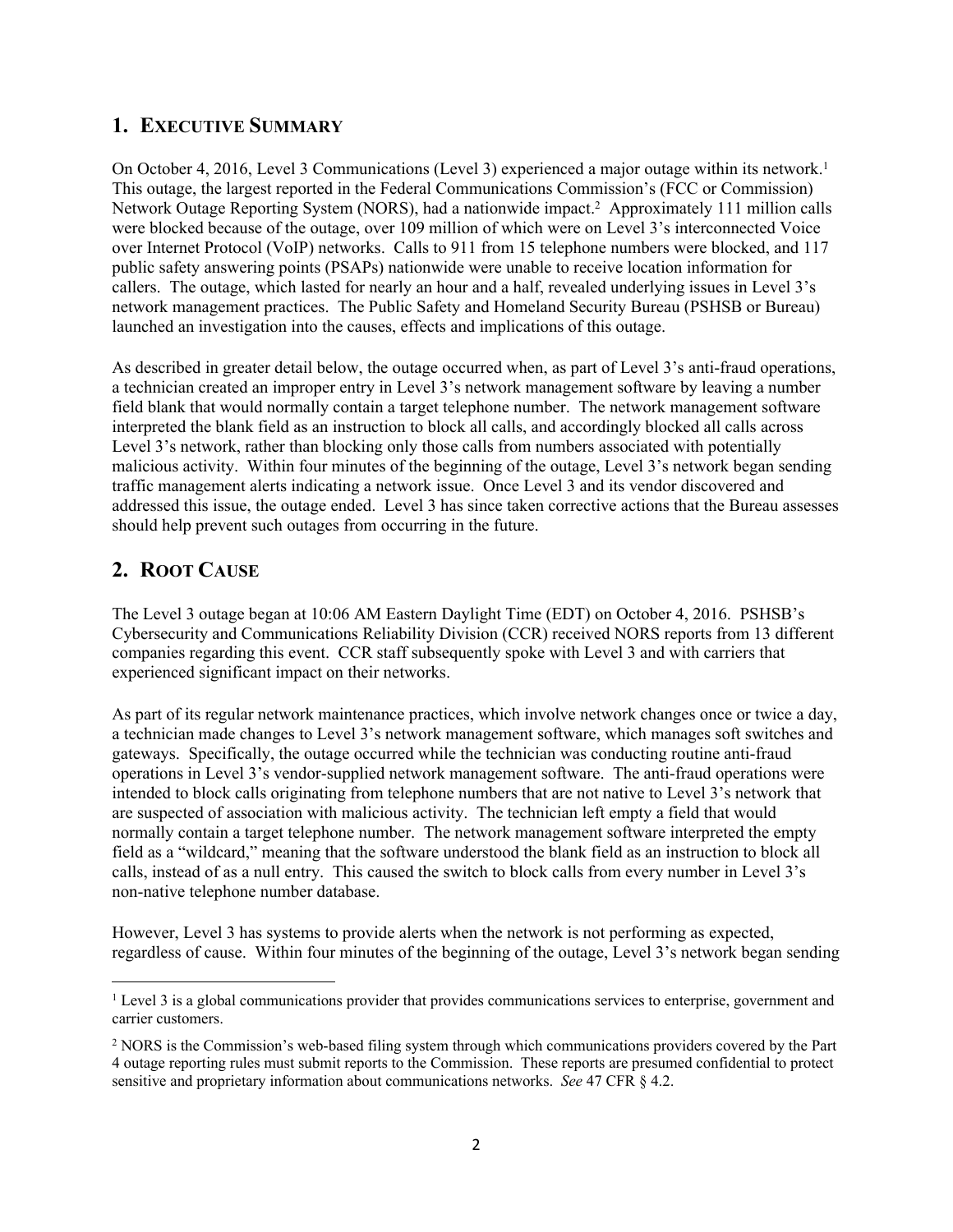traffic management alerts to its Network Operations Center (NOC), indicating that nodes were exceeding the appropriate calls per second threshold, which likely happened because blocked callers redialed after failed calls. Level 3 immediately began working to identify and fix the outage. At 11:31 AM EDT, Level 3 and the network management software vendor made a configuration adjustment to correct this issue, and immediately restored inbound and outbound call flows for all customers.

The technician was unaware of the consequences of leaving a field in the network management software blank. Level 3 personnel had not previously observed or experienced this behavior in their network management software. According to Level 3, this was the first time that anti-fraud operations in network equipment caused an outage.

### **3. NETWORK IMPACT**

The outage lasted for one hour and 24 minutes, and affected approximately 29.4 million interconnected VoIP users and approximately 2.3 million wireless users. Approximately 111 million calls were blocked because of the outage, over 109 million of which were on Level 3's interconnected VoIP and wireless networks. This nationwide outage was the largest ever reported in NORS.

In addition, 911 calls to 117 PSAPs were re-routed to West's back-up call center, also known as its Emergency Call Routing Center (ECRC), and were delivered to PSAPs without location information. The call center became overloaded in some instances, and did not complete 911 calls from 15 telephone numbers.

As described below, PSHSB staff contacted several affected service providers to ascertain the effects of the outage outside of Level 3's network, and to evaluate the sufficiency of actions taken in response to the outage.<sup>3</sup>

### **Verizon Business**

Verizon Business's (VZB) alarms notified VZB of the call blocking event at approximately 10:10 AM EDT on October 4, 2016. At that point, VZB began exploring the possibility of re-routing all of its calls around Level 3. VZB contacted Level 3 by 10:47 AM EDT; prior attempts to contact Level 3 were unsuccessful because Level 3's call center was unavailable. Level 3 advised VZB that Level 3 was working with its vendor to restore service. At that point, VZB decided not to initiate any re-routing of its calls because such an effort would take considerable time and VZB determined the outage would be resolved before it could successfully implement call re-routing. VZB initially reported a preliminary estimate of nearly 20 million blocked calls, but later revised its report after analyzing the data to reflect 1.7 million blocked calls in addition to the 109 million blocked calls reported by Level 3. None of the blocked calls on Verizon's network were 911 calls.

## **West Safety Services**

Some of the 911 services provided by West Safety Services (West) rely on Level 3 to route and deliver 911 calls and pseudo Automatic Numbering Information (pANI) to the 911 Selective Router. pANI

<sup>&</sup>lt;sup>3</sup> The service providers listed do not reflect an exhaustive list of those affected by the outage. PSHSB staff spoke with those carriers experiencing significant impacts on their networks and which acted to minimize those impacts.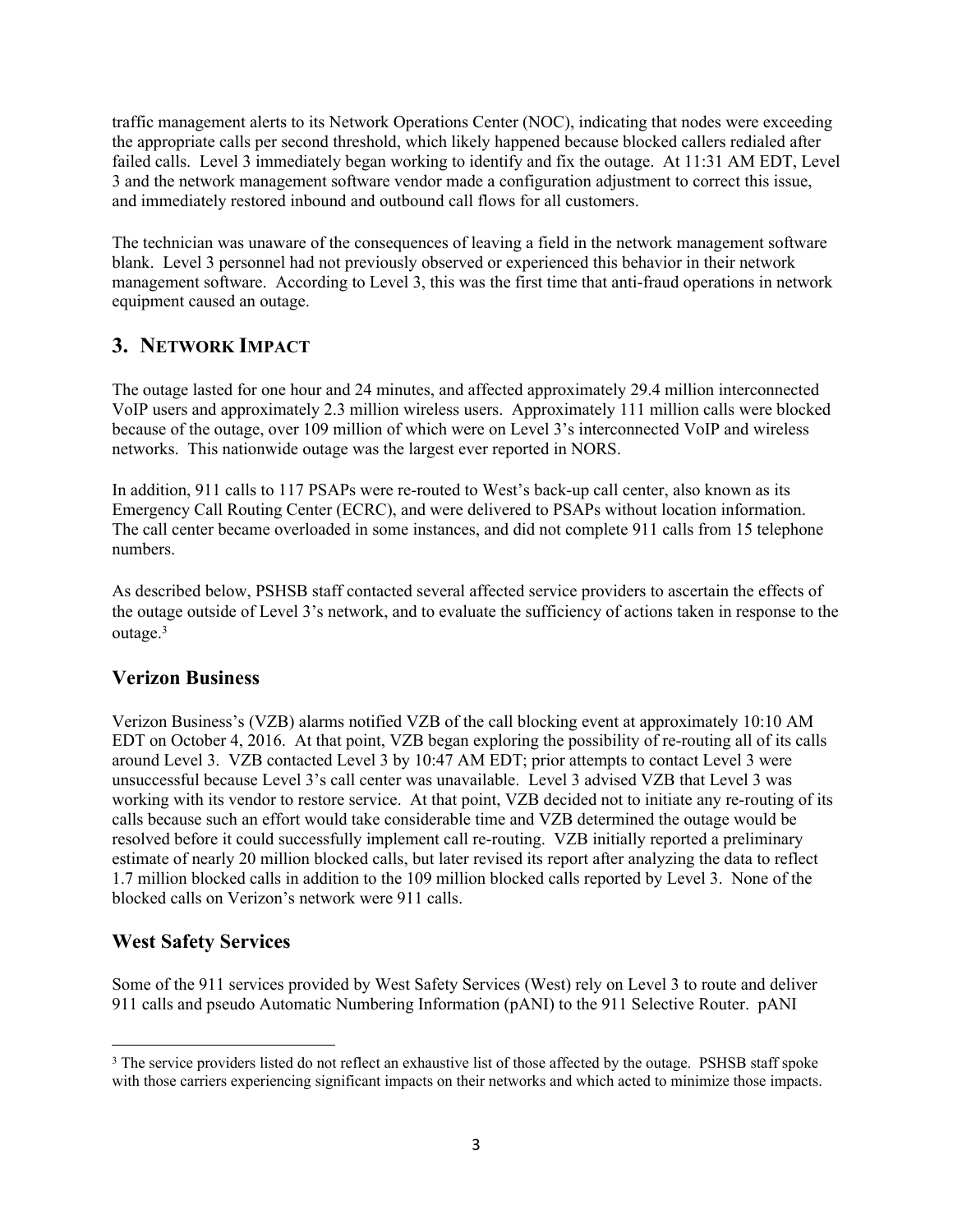allows the switch to send the call to the correct PSAP by providing caller location information. At 10:07 AM EDT, moments after the Level 3 outage occurred, alarms notified West of the outage. West reported that 117 PSAPs nationwide were unable to receive location information for callers. At that point, West began re-routing calls that would otherwise be directed to Level 3. West processed all voice calls in accordance with the interconnected VoIP service providers' or the wireless carriers' pre-defined default routing plans. Where these service providers and carriers use West services as their default route, West's Emergency Call Routing Center (ECRC), or backup call center, re-routed and responded to the calls. The call center then contacted the appropriate PSAP for each of the 911 calls. During the outage, West reported that it re-routed a total of 153 unique 911 calls to the call center.

Level 3 personnel initiated a telephone call to discuss the effects of the outage with West personnel at approximately 10:40 AM EDT. Level 3 and West personnel also communicated about the outage prior to that call, but did not record the times of those earlier calls. At approximately 11:30 AM EDT, West reported that Level 3 had resolved the outage and that West's network was processing all calls normally.

#### **Bandwidth**

Bandwidth is a 911 service provider that routes 911 calls through Level 3. Bandwidth has two redundant routes to Level 3, both of which were affected. Bandwidth reported that at 10:13 AM EDT on October 4, 2016, it began experiencing 911 call failures on all calls that were handed off to Level 3 for completion to Selective Routers, or special 911 switches. At 11:31 AM EDT, Bandwidth observed that Level 3 appeared to be processing 911 calls successfully again.

During that time period, Bandwidth automatically re-routed all calls that failed to complete via Level 3 to Bandwidth's emergency call center. However, due to the increase in call volume from Bandwidth and other affected stakeholders, the call center was unable to handle the volume of unexpected calls. During the event, Bandwidth reported that 277 calls to 911 were re-routed to its emergency call center. Of these calls, the only 911 calls that were blocked came from 15 unique originating telephone numbers.

Alarms in Bandwidth's NOC notified the company of the outage. Bandwidth opened a trouble ticket with Level 3 via a web portal, and escalated through multiple channels with Level 3 operations and executives. Other than the use of the Level 3 ticketing systems and escalation procedures to communicate about the outage impacts to Bandwidth, no additional telephone calls or e-mails were exchanged between the parties' respective NOCs during this outage.

### **4. CORRECTIVE ACTIONS TAKEN BY LEVEL 3 TO PREVENT RECURRENCE**

This outage points out several flaws in Level 3's use of its vendor-supplied network management software. Level 3 has taken corrective actions that PSHSB assesses should help prevent such outages from occurring in the future:

- 1. Level 3 now requires anti-fraud personnel and other personnel that implement targeted switch translations to utilize a network provisioning system instead of implementing those translations directly into the management software. Unlike the foregoing network management software, the new network provisioning system will allow Level 3 to implement anti-fraud measures without affecting live traffic. Level 3 has designed the network provisioning system with guardrails to prevent the kind of error that led to the October 4, 2016 outage.
- 2. Level 3 audited access to switch management software, the network provisioning system, and all other voice provisioning systems, to ensure that Level 3 personnel have appropriate levels of